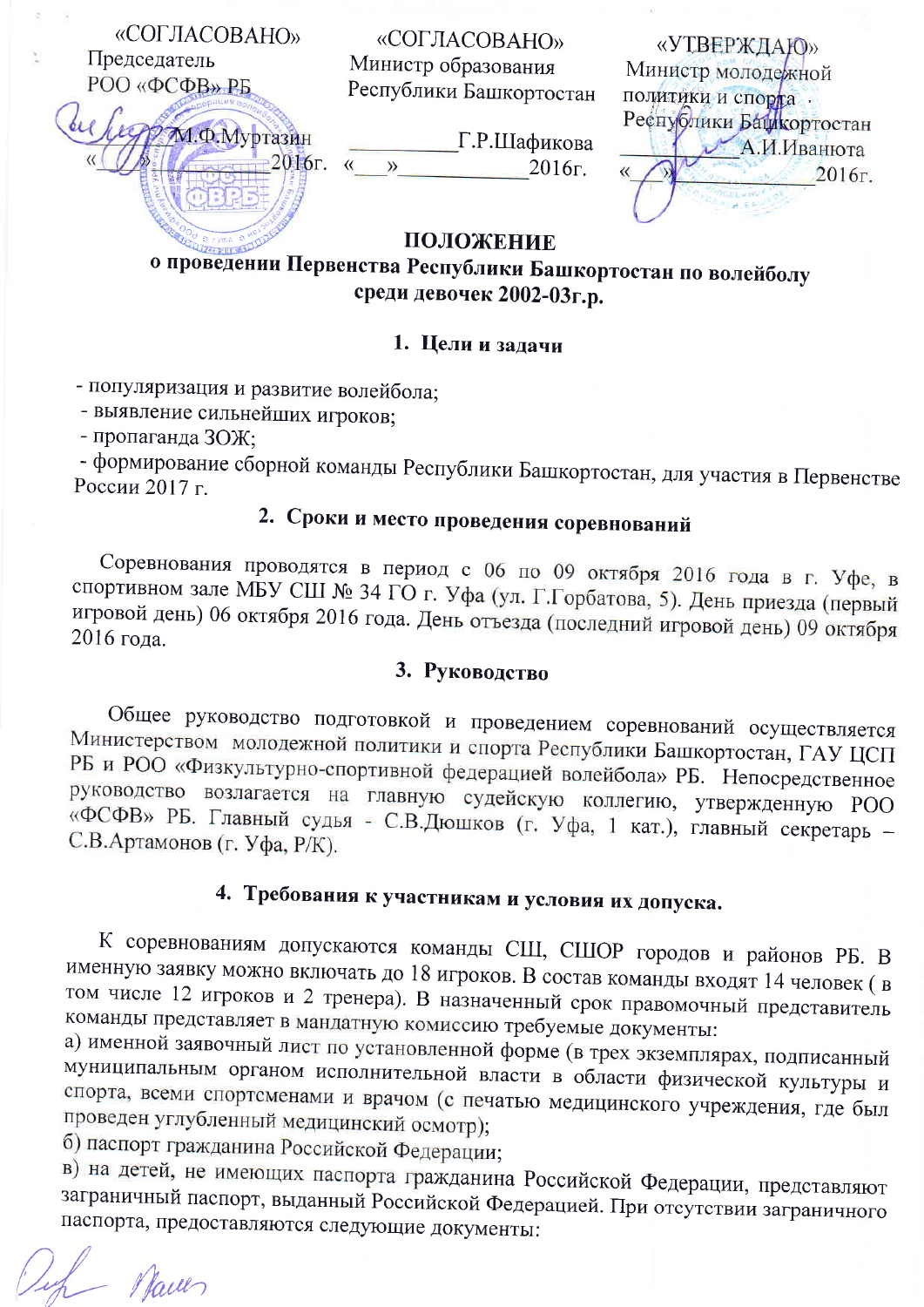- справка с места жительства;

- справка с места учебы с печатью на фотографии:
- свидетельство о рождении.
- г) лицензию ФСФВ РБ на 2016-17 год;

д) документы об оплате взноса за участие.

е) полис обязательного медицинского страхования;

ж) полис страхования жизни и здоровья от несчастных случаев.

Форма команд должна соответствовать «Регламента организации и проведения межрегиональных и всероссийских спортивных соревнований по волейболу, среди команд девушек и юношей ДЮСШ, СДЮСШОР, УОР, учащихся общеобразовательных школ» п.7.

### 5. Система проведения соревнований

Соревнования проводятся согласно официальным правилам ВФВ. Система розыгрыша определяется на техническом совещании главной судейской коллегией с представителями команд.

Высота сетки 220 см. Игры проводятся мячами MIKASA MVA-200.

### 6. Условия подведения итогов

Во всех встречах команды получают за выигрыш- 2 очка, за поражение - 1 очко, за неявку - 0 очков. Места команд в первенстве Республики Башкортостан определяются по наибольшему количеству очков, набранных командами с учетом «Системы проведения соревнований». При равенстве очков у двух и более команд места определяются последовательно:

а) по соотношению мячей во всех встречах;

б) по количеству побед во встречах;

в) по соотношению партий вор всех встречах;

г) по соотношению мячей во встречах между ними;

д) по количеству побед во встречах между ними;

е) по соотношению партий между ними.

Если при распределении мест между командами, имеющими равные показатели по одному из вышеуказанных пунктов, определилось место одной или нескольких команд, а другие вновь имеют одинаковые показатели, то места между ними снова определяются последовательно по пунктам «а», «б», «в» и т. д. За неявку на игру команде во всех несыгранных встречах определяется счет 0:3 (0:25, 0:25, 0:25). Результаты команд, снятых с соревнований на данном этапе аннулируется. За неявку на игру, команда снимается с соревнований.

Команда - победитель Первенства РБ получает право представлять Республику Башкортостан на Первенстве России 2017 года.

Утвержденные оформленные протоколы  $\mathbf{N}$ соревнований организаторы  $\overline{B}$ трехдневный срок предоставляют на бумажном носителе в Министерство молодежной политики и спорта, ГАУ ЦСП РБ и РОО «ФСФВ» РБ.

К судейству первенства РБ допускаются судьи, прошедшие семинар и имеющие лицензию ВФВ или РОО «ФС ФВ» РБ на данный сезон.